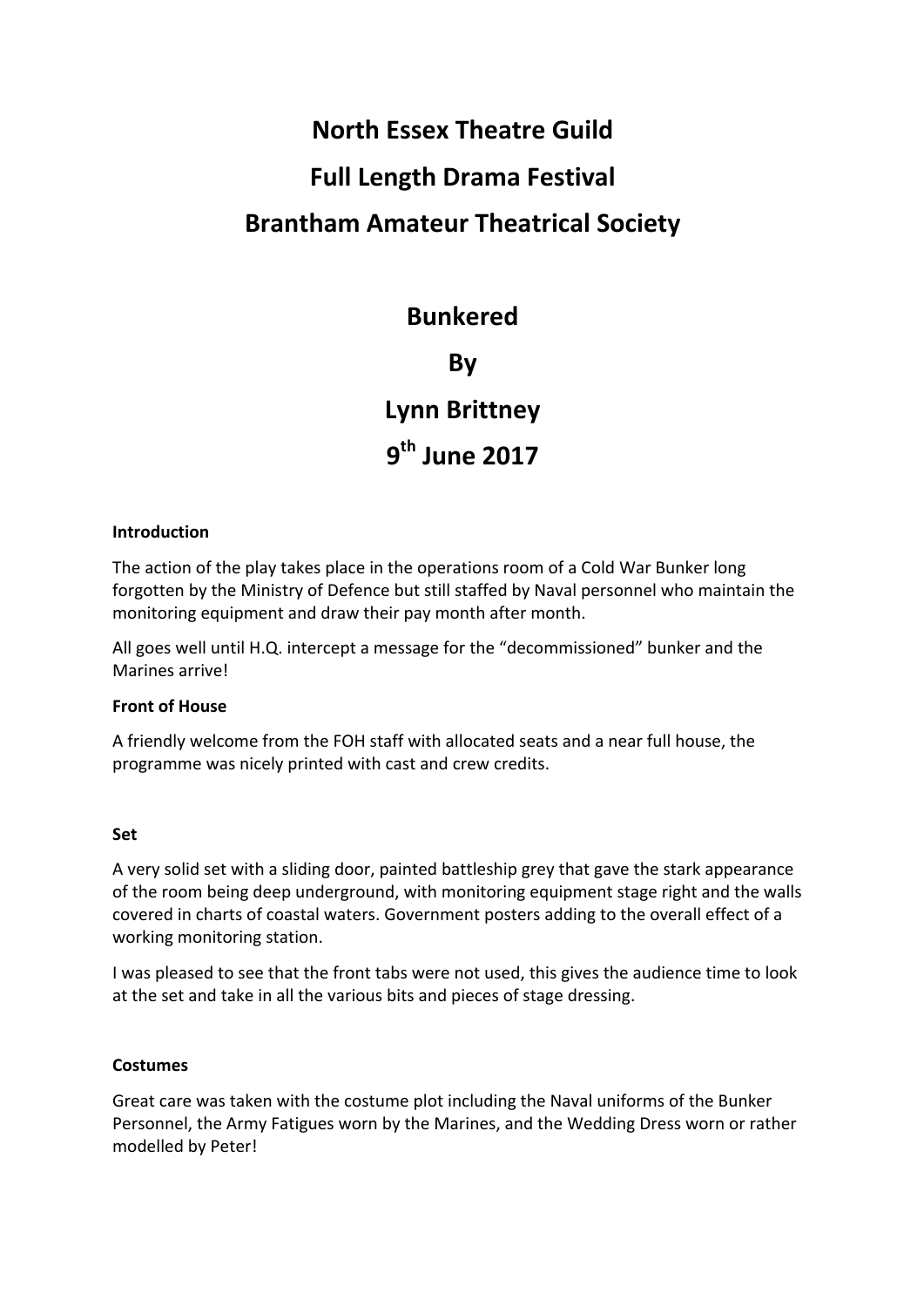#### **Sound and Lighting**

The lighting worked well in this production it being used to denote the end of one scene and the beginning of the next, red warning lights were also used to great effect, there was no sign of shadows quite difficult to obtain with a plain grey set.

The sound engineer had a lot to do with various warning sirens and telephone conversations but I did find the female voice was at times a little indistinct.

I really liked the introduction music it gave quite an eerie feel to the production and added to the atmosphere.

#### **Properties**

Well done to Lisa and Rosemary a fantastic collection of properties from manuals, tools, electric wire, storm lantern to mention but a few of the enormous props list.

The two guns the Marines carried looked very realistic, I can only assume that they weren't real!

#### **Acting**

#### **Peter**

Playing the straight man of the piece as the Chief Petty Officer who is trying his best to keep the operations centre running, Richard looked and acted the CPO very much, apart from his initial entrance with Harry, Peter was always in the background. However, I did feel that more should have been made of the comic situations that the character found himself in.

#### **Harry**

Keith playing the ageing hippy had a large very wordy part. He looked and sounded like a man who in his younger days was a bit of a rebel but had now calmed down to just being an anarchist when it suited him. Whilst everything was very solid in his performance I felt that his line delivery needed to be speeded up a little to get the comedy out of the character.

#### **Joan**

Another massive wordy part, Val very much looked the part of a WREN but I did feel that she was a little hesitant with her lines at times which tended to slow down the pace of the production. 

#### **Mags**

I loved this little character struggling with her niece's wedding dress, a rather put-upon person I felt that Pauline was the only character who managed to get the funniness out of the first scenes of the play.